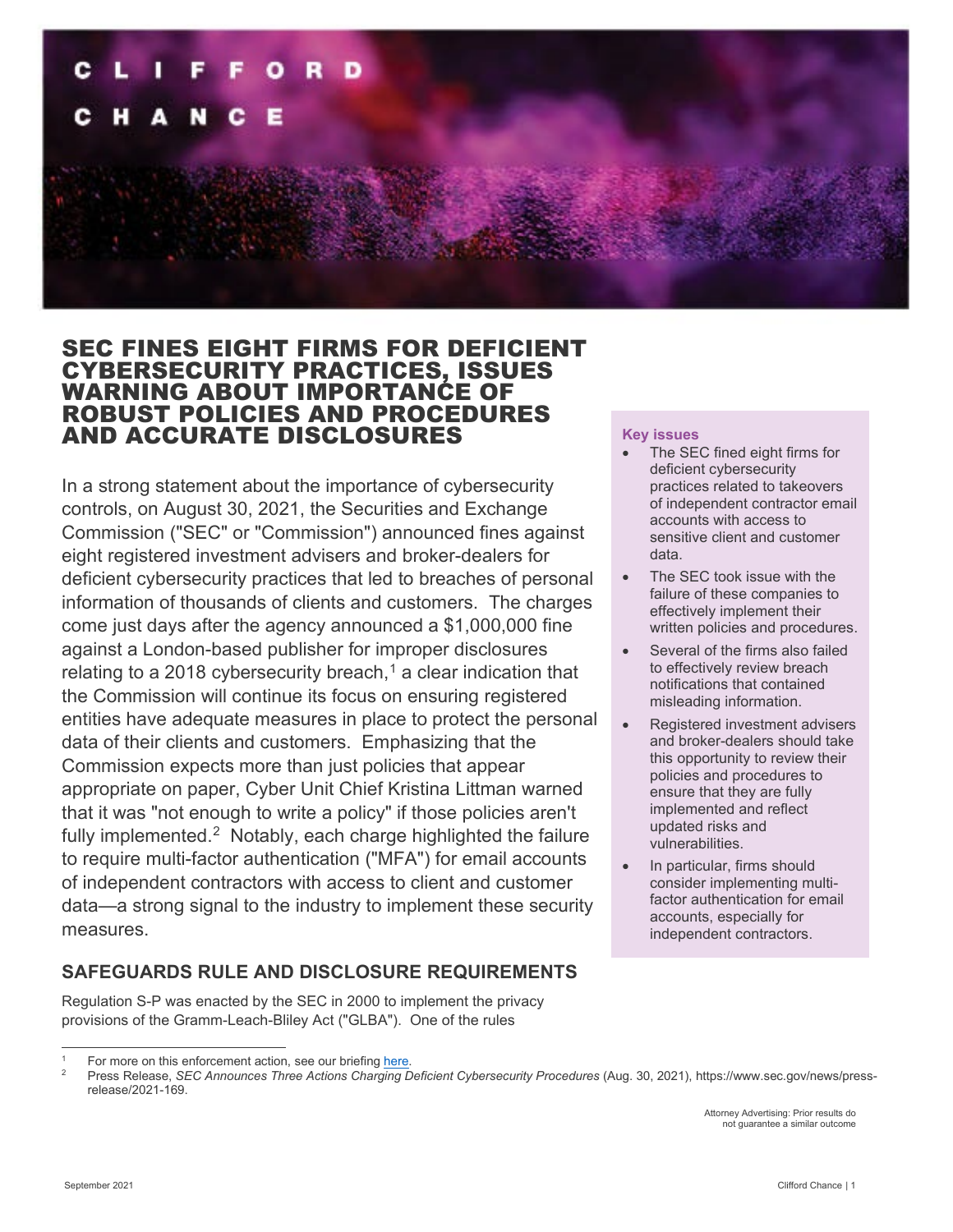#### **FFORD** L

C H A N C E

SEC FINES EIGHT FIRMS FOR DEFICIENT CYBERSECURITY PRACTICES, ISSUES WARNING ABOUT IMPORTANCE OF ROBUST POLICIES AND PROCEDURES AND ACCURATE DISCLOSURES

implemented as part of Regulation S-P is the Safeguards Rule, Rule 30(a), which requires all investment advisers and broker-dealers registered with the Commission to adopt policies and procedures that are reasonably designed to safeguard the security and confidentiality of customer personal information, protect this information against anticipated threats, and prevent unauthorized access and use of this information in any manner that could result in substantial harm or inconvenience to any customer.

In addition, Section 206(4) of the Investment Advisers Act of 1940 and Rule 206(4)-7 require registered advisers to implement compliance policies and procedures to ensure that communications to clients are reviewed to avoid misleading or inaccurate information. $3$ 

## **BACKGROUND: DEFICIENT POLICIES AND PROCEDURES**

Each of the eight charged firms suffered data breaches as a result of email account takeovers that the Commission alleged could have been prevented with "reasonably designed" policies and procedures to safeguard client and customer records and information.

## *Cetera Financial Group, Inc.*

The first Commission order found that five subsidiaries of Cetera Financial Group, Inc. (the "Cetera Entities") failed to implement MFA for email accounts of independent contractors that contained client and customer personal data, despite repeated email account takeovers and a policy mandating MFA. According to the order, the Cetera Entities first began experiencing email account takeovers in November 2017, when 32 accounts containing client and customer personal data were taken over via phishing and other similar attacks. Following the attacks, the SEC found that the Cetera Entities began implementing MFA for email accounts and revised their policies to require MFA "wherever possible" and "at a minimum for privileged or high-risk access." However, the rollout was incomplete, and in particular, many of the email accounts of representatives and offshore contractors remained unprotected. The SEC order identified 67 accounts in total that had been taken over, resulting in the exposure of the personal data of thousands of clients and customers. All of the accounts were unprotected, in that they did not use MFA. The SEC order concluded that the Cetera Entities' MFA policy was not "reasonably designed" to apply to the email accounts of the representatives and offshore contractors, despite the fact that these accounts had access to sensitive client and customer data.

The SEC also found fault with the breach notifications that the Cetera Entities sent to clients and customers whose personal data was compromised. Whenever a Cetera Entity determined that client and customer data was compromised, it sent a breach notification to the affected clients and customers, generally with the assistance of outside counsel. Upon review, the Commission determined that approximately 220 of these notifications included template language that was inaccurate and misleading. Specifically, the notifications stated that the incidents were "recent" and discovered two months before the notification, when in fact, according to the SEC, the Cetera Entities had learned of the respective breaches at least six months earlier. The Commission faulted the Cetera Entities with failing

<span id="page-1-0"></span><sup>&</sup>lt;sup>3</sup> Also see our briefin[g here](https://talkingtech.cliffordchance.com/en/data-cyber/cyber/the-securities-and-exchange-commission-issues-new-cybersecurity-.html) for other SEC rules on making required disclosures.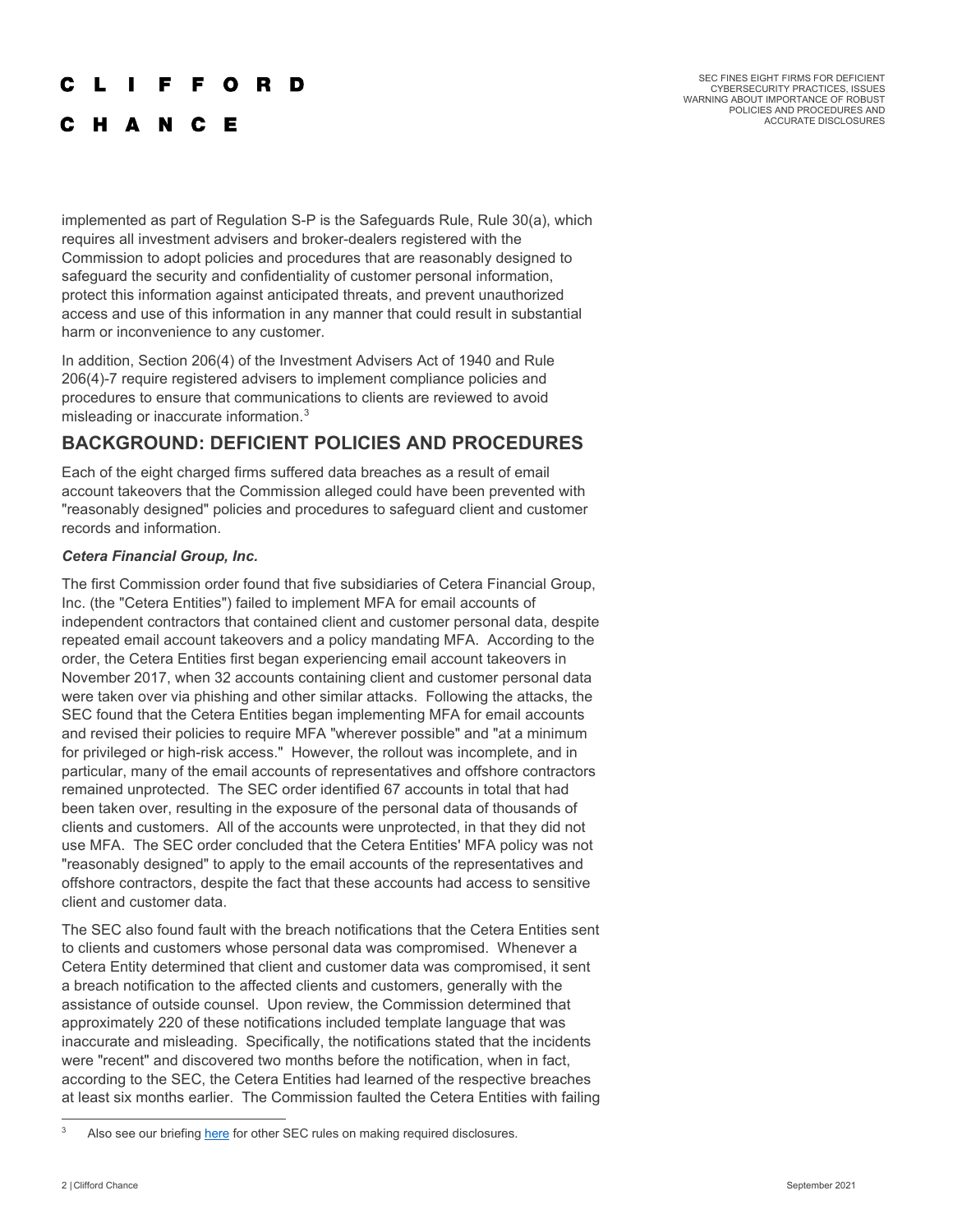SEC FINES EIGHT FIRMS FOR DEFICIENT CYBERSECURITY PRACTICES, ISSUES WARNING ABOUT IMPORTANCE OF ROBUST POLICIES AND PROCEDURES AND ACCURATE DISCLOSURES

#### C L  $\mathbf{I}$ **FFORD**

## C H A N C E

to correct the misleading language despite policies in place requiring Cetera personnel to review client communications before they were issued.

The Cetera Entities neither admitted nor denied the Commission's charges, but agreed to be censured, to cease and desist from further violations, and to collectively pay \$300,000 in fines. The SEC order also acknowledged that the Cetera Entities had implemented remedial acts, which the SEC considered in determining the penalty.

#### *Cambridge Investment Research*

The SEC also found that Cambridge Investment Research, Inc., and Cambridge Investment Research Advisors, Inc. (the "Cambridge Entities") failed to implement enhanced security measures despite determining numerous email accounts of independent representatives had been compromised from 2017 through 2021. According to the Commission's order, following each email account takeover, the Cambridge Entities suspended the affected independent representative's account and reset the account password. The Cambridge Entities also "recommended" that the independent representatives implement enhanced security measures, such as MFA, but only some representatives did so. The Cambridge Entities continued to encounter email account takeovers of independent representatives with access to customer and client personal data. Only in April of 2021 did the Cambridge Entities revise their policies to require MFA for all cloud-based email accounts.

The Cambridge Entities neither admitted nor denied the Commission's charges, but agreed to be censured, to cease and desist from further violations, and to collectively pay \$250,000 in fines. The SEC order also acknowledged that the Cambridge Entities had implemented remedial acts, which the SEC considered in determining the penalty.

#### *KMS Financial Services, Inc.*

The final SEC order charged KMS Financial Services, Inc. ("KMS") with failing to adopt written policies and procedures reasonably designed to safeguard client and customer records and information accessible through its cloud-based email system. Between 2018 and 2020, fifteen independent financial advisers associated with KMS experienced email account takeovers, leading to the exposure of personal data of approximately 4,900 KMS clients and customers. After the first attack was uncovered, KMS began implementing enhanced security measures, including MFA. It also hired forensic firms to investigate and issue incident reports, several of which recommended enabling MFA as a remedial measure. However, according to the SEC, KMS did not require enhanced security measures (including MFA) until May 2020—and it did not fully implement additional security measures (including MFA) until August 2020.

KMS neither admitted nor denied the Commission's charges, but agreed to be censured, to cease and desist from further violations, and to pay \$200,000 in fines. The SEC order also acknowledged that KMS had implemented remedial acts, which the SEC considered in determining the penalty.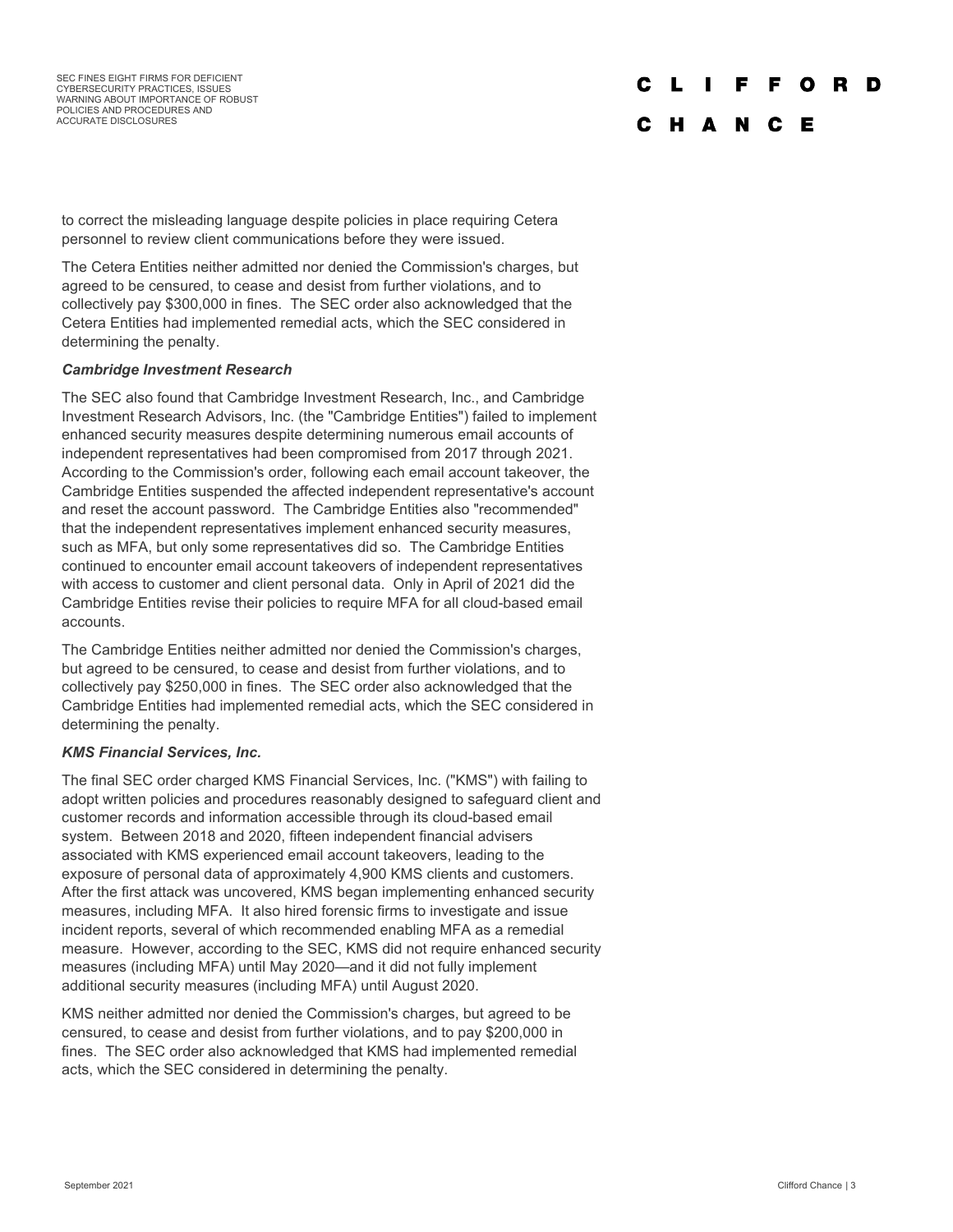## F F O R D

**HANCE** 

SEC FINES EIGHT FIRMS FOR DEFICIENT CYBERSECURITY PRACTICES, ISSUES WARNING ABOUT IMPORTANCE OF ROBUST POLICIES AND PROCEDURES AND ACCURATE DISCLOSURES

## **CONCLUSION**

Ever since the SEC issued its first fine for violations of Regulation S-P ten years ago in 2011,<sup>[4](#page-3-0)</sup> the SEC has increasingly focused on cybersecurity enforcement. In 2015, the Office of Compliance Inspections and Examinations ("OCIE") announced a cybersecurity exam initiative, and in 2017 the agency created its Cyber Unit. Then in early 2019 OCIE announced another cybersecurity sweep, followed shortly thereafter with a risk alert highlighting key regulation S-P deficiencies and non-compliance issues that the agency had observed during its examinations.<sup>[5](#page-3-1)</sup> These OCIE examinations now appear to have led to the first but certainly not the last—set of penalties for noncompliance, with the agency's [press release](https://www.sec.gov/news/press-release/2021-169) notably thanking examination teams from Chicago and New York, along with a host of OCIE staff.

The implication for registered investment advisers and broker-dealers is clear: paper policies alone are not sufficient, particularly if there is evidence of past cybersecurity incidents. Rather, the Commission expects companies to timely and effectively implement written policies and procedures. And while the Safeguards Rule does not mandate that firms implement specific cybersecurity measures, companies are on notice to regularly update and review implementation of their policies and procedures to take into consideration updated risks, historic vulnerabilities, and evolving industry standards. In particular, these newest actions suggest that the SEC considers multi-factor authentication to be a key security measure for cloud-based email accounts that have access to client and customer data—especially for independent contractors. Companies would be well-advised to consider implementing such measures, whether or not they have suffered breaches in the past.

Good cyber hygiene and risk management starts long before an incident occurs. Clifford Chance has published a number of reports and briefings to help companies protect themselves from attacks and vulnerabilities. For more information, see our Report on What Cyber Regulators Are Saying Around the [World](https://www.cliffordchance.com/briefings/2020/12/cyber-security-what-regulators-are-saying.html) as well as our [Ransomware Playbook.](https://talkingtech.cliffordchance.com/en/data-cyber/cyber/the-ransomware-playbook---prevent-and-prepare.html)

<span id="page-3-0"></span>See *In the Matter of Frederick O. Kraus*, SEC No. 64221 (Apr. 7, 2011).

<span id="page-3-1"></span>For more on the risk alert, see our client briefin[g here.](https://www.cliffordchance.com/briefings/2019/05/ocie_risk_alert_highlightskeyregulations-.html)